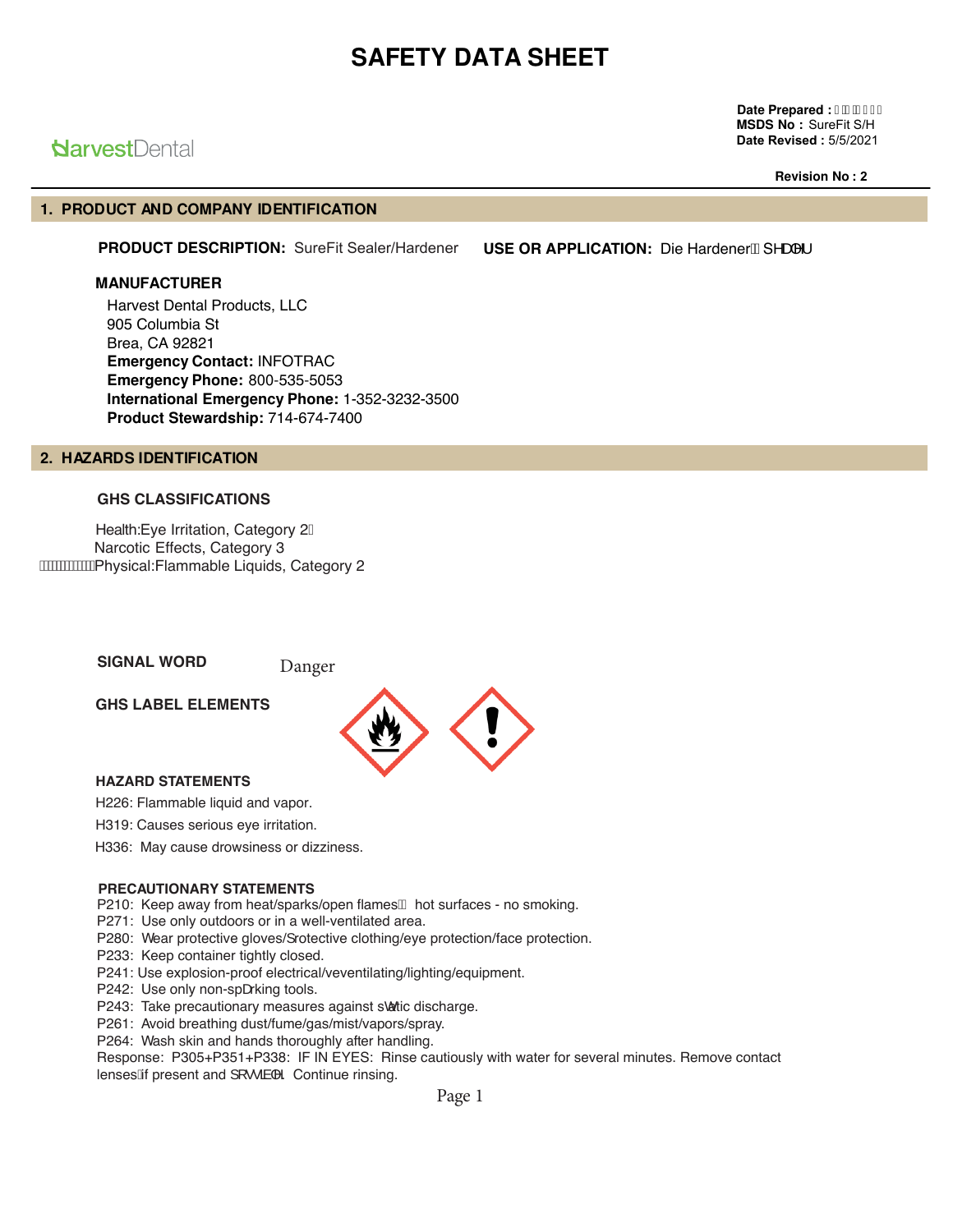#### **Date Prepared : I FEBEFI MSDS No :** SureFit S/H **Date Revised :** 5/5/2021

# **Narvest**Dental

**Revision No : 2**

# **2. HAZARDS IDENTIFICATION (Continued)**

P312: Call POISON CENTER or doctor/physician if you feel unwell. P264: Wash skin and hands the roughly after handling.

P303+P361+P353: If on skin (or hair): Remove all contaminated clothing. Rinse skin with water/shower.

P304+P340: If inhaled: Remove to fresh air and keep at rest in a position comfortable for breathing. **STORAGE:**

P403+P233: Store in a well-ventilated place. Keep container tightly closed.

P405: Store locked up.

## **DISPOSAL:**

7944l5O1: Dispose of in a manner consistent with federal, state and local regulations.

## **EMERGENCY OVERVIEW**

PHYSICAL APPEARANCE: Clear, colorless liquid.

IMMEDIATE CONCERNS: R/36/37/38: Irritating to eyes, respiratory system and skin.

## **POTENTIAL HEALTH EFFECTS**

**EYES**: Severely irritating. If not removed promptly, will injure eye tissue, which may result in permanent damage.

**SKIN:** Prolonged or repeated contact may cuase skin irritation.

**INGESTION**: Ingestion may cause headache, dizziness, fatigue and CNI depression. **INHALATION:** May cause headaches and dizziness.

#### **MEDICAL CONDITIONS AGGRAVATED:** Pre-existing eye and skin disorders or lung allergies may be aggravated by exposure.

**ROUTES OF ENTRY:** Inhalation or direct contact with skin or eyes.

**IRRITANCY:** Irritating to eyes, respiratory system and skin.

**SENSITIZATION:** May cause allergic skin reaction.

**HEALTH HAZARDS:** Danger of cumulative effects.

**PHYSICAL HAZARDS:** Flammable liquid and vapor. Harmful if swallowed or inhaled. Causes irritation to skin, eyes and respiratory tract. Affects CNS.

## **3. COMPOSITION / INFORMATION ON INGREDIENTS**

Under GHS-OSHA 4.11 the precise composition of this product is withheld as confidential business information (CBI). A more complete disclosure can be provided to a health, or safety professional when necessary.

## **SUBSTANCES or MIXTURE**

| Mixture<br><b>NO. COMPONENT</b> | <b>CAS.NO</b> | $WL\%$     |
|---------------------------------|---------------|------------|
| Methyl ethyl ketone (MEK)       | 78-93-3       | $70 - 100$ |
| Acrylic Resin                   | 25086-15-1    | $10 - 25$  |
|                                 |               |            |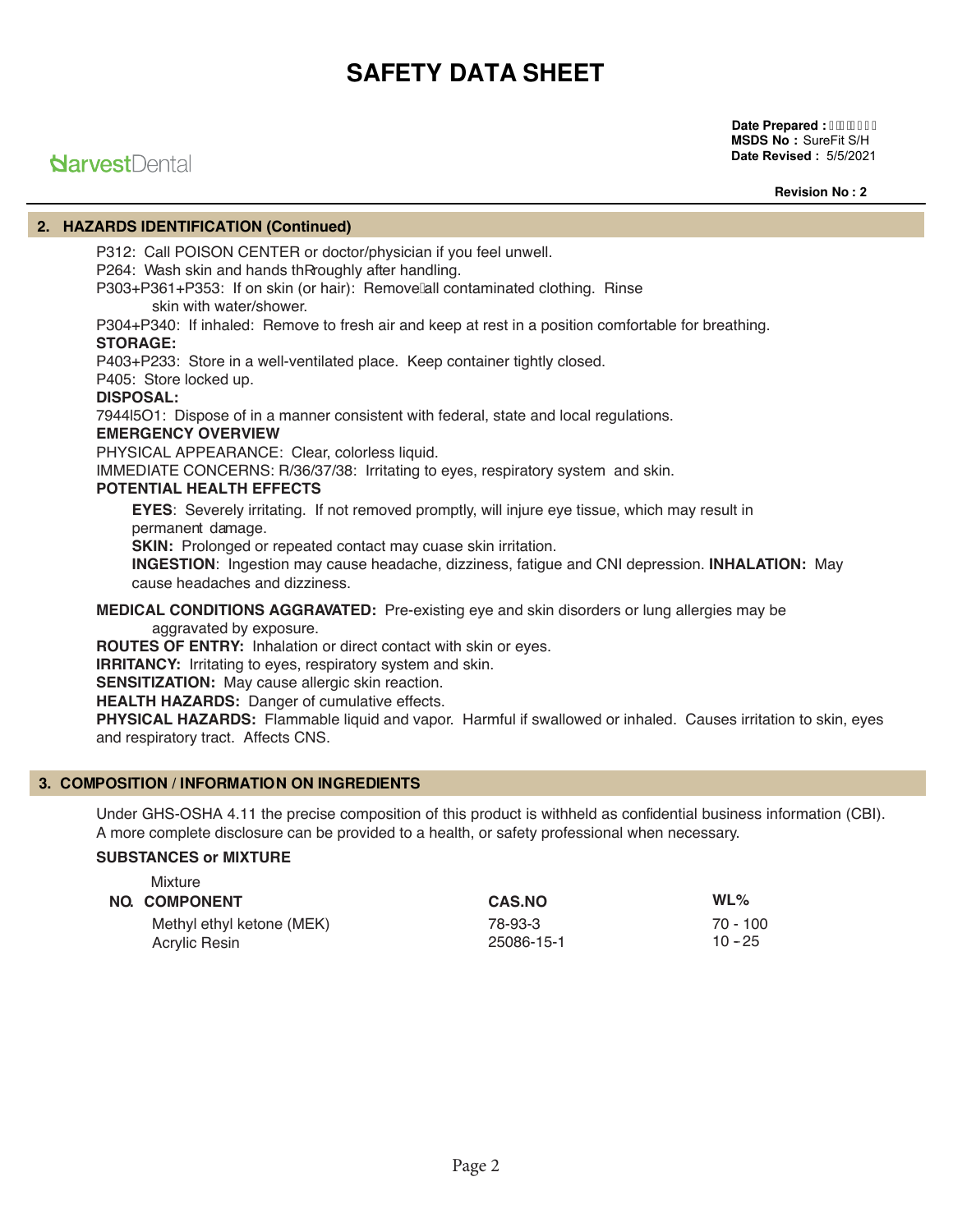# **Narvest**Dental

**Date Prepared : I HBEFI MSDS No :** SureFit S/H **Date Revised :** 5/5/2021

**Revision No : 2**

# **4. FIRST AID MEASURES**

**EYES:** Immediately flush eyes with plenty of water for at least 15 minutes. Get immediate medical attention. **SKIN:** Remove contaminated clothing. Wash with soap and water. Get medical attention.

**INHALATION:** Remove to fresh air. If not breathing, give artificial respiration. If breathing is difficult, give oxygen. Get medical attention.

**INGESTION:** If swallowed, do not induce vomiting. Do not give anything to drink. Obtain immediate medical attention.

#### **SIGNS AND SYMPTOMS OF OVER EXPOSURE:**

**EYES:** Causes eve irritation.

**SKIN:** Causes irritation to skin.

**INGESTION:** Gastrointestinal tract irritation and depression of the CNS.

**INHALATION**: Signs and symptoms of excessive exposure may be CNS effects such as sleepiness and unconsciousness.

**ACUTE TOXICITY:** R36/37: Irritating to eyes and respiratory system.

**CHRONIC EFFECTS:** None expected.

## **5. FIRE FIGHTING MEASURES**

**GENERAL HAZARD:** Flammable liquid and vapor.

**EXTINGUISHING MEDIA:** Use alcohol foam, carbon dioxide, or water spray when fighting fires involving this materials. **FIRE FIGHTING EQUIPMENT:** As in any fire, wear self-contained breathing apparatus pressure-demand (MSHA/NIOSH approved equivalent) and full protective gear.

**FIRE FIGHTING PROCEDURES:** Use water spray to keep fire-exposed containers cool and to knock down vapors which may result from product decomposition.

**HAZARDOUS DECOMPOSITION PRODUCTS:** Combustible by-products of carbon monoxide/dioxide. COMMENTS: Exposure to heat above 200C (392F) may release Methyl Methacrylate monomer (CAS 80-62-6). (OSHA PEL, ACGIH TLV = 100ppm.

# **6. ACCIDENTAL RELEASE MEASURES**

**SMALL SPILL:** Absorb liquid and place in sealed container for disposal. Vapors can travel to an ignition source. **LARGE SPILL**: Remove all sources of ignition. Use spark-proof tools. Contain spilled liquid with sand.

 DO NOT use combustible materials such as sawdust. Absorb liquid and place in sealed container for disposal. Vapors can travel to an ignition source.

**ENVIRONMENTAL PRECAUTIONS: WATER SPILL:** Contain spill with dike to prevent entry into sewers. Absorb liquid and place in sealed container for disposal.

**GENERAL PROCEDURES:** Remove all sources of ignition. Use spark-proof tools.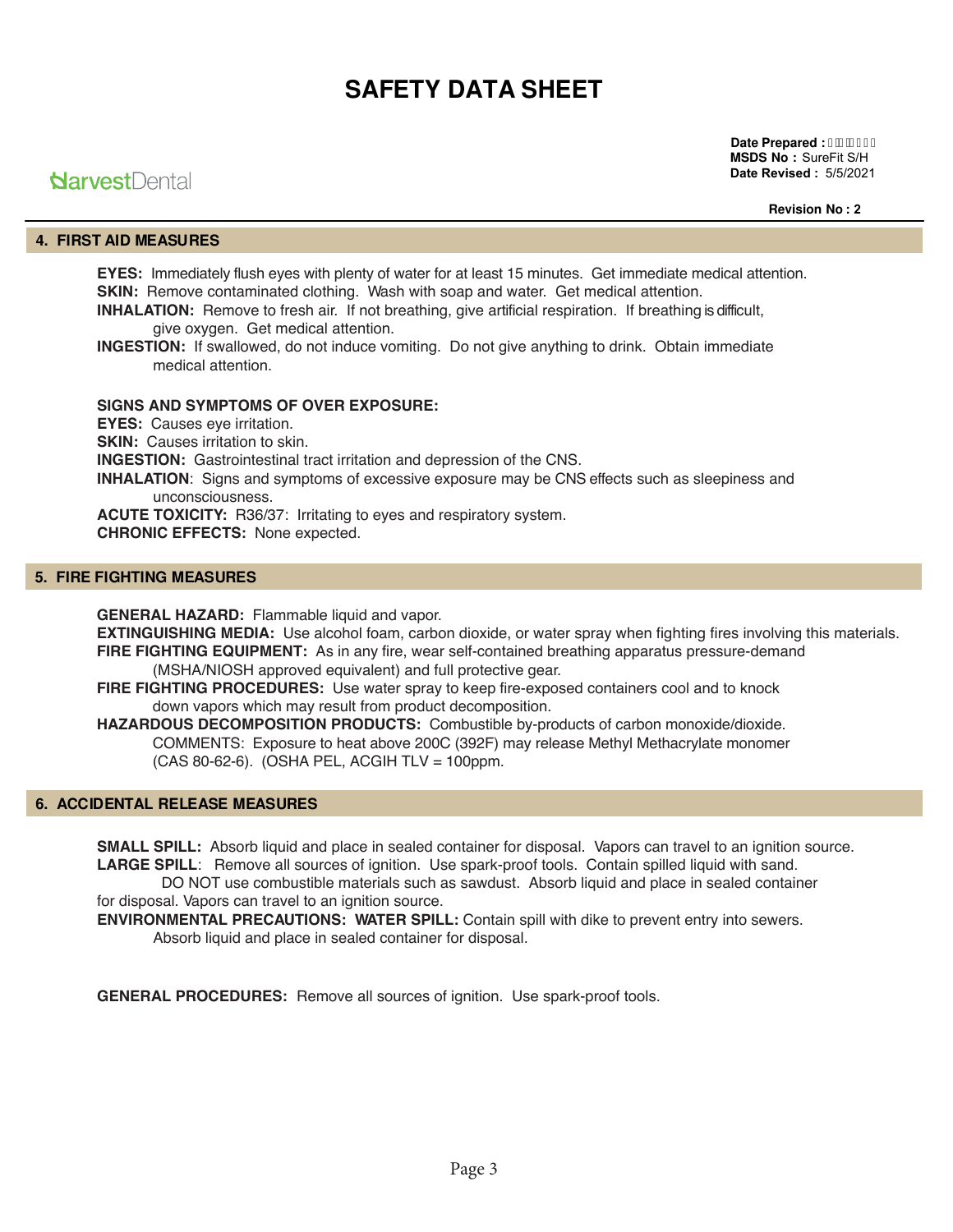# **NarvestDental**

**Date Prepared : I HBBEFI MSDS No :** SureFit S/H **Date Revised :** 5/5/2021

**Revision No : 2**

# **7. HANDLING AND STORAGE**

**GENERAL PROCEDURES:** Use with adequate ventilation. Avoid contact with eyes, skin and clothing. **HANDLING:** Use with sufficient ventilation to keep employee exposure below recommended limits. Provide adequate ventilation for storage, handling and use, especially for enclosed or low spaces. Avoid contact of liquid with eyes and prolonged skin exposure. Do not allow product to contact open flame or electrical heating elements because dangerous decomposition products may form. **STORAGE:** Store in cool place in original container and protect from sunlight. Keep away from sources of ignition. **STORAGE TEMPERATURE:**

Storage Temp: Min: 4.4C/40F; Max: 49C / 120F; Cool Ambient Temperature preferred.

# **8. EXPOSURE CONTROLS / PERSONAL PROTECTION**

**ENGINEERING CONTROLS:** Local exhaust ventilation may be necessary to control any air contaminants to within their TLVs during the use of this product.

## **PERSONAL PROTECTIVE EQUIPMENT:**

**EYES AND FACE:** For normal conditions, wear safety glasses. Where there is reasonable probability of liquid contact, wear splash-proof goggles.

**SKIN:** Nitrile rubber and PVC are not suitable protective materials; Neoprene is recommended.

**RESPIRATORY:** NIOSH/MSHA approved air purifying respirator with an organ vapor cartridge or canis-ter may be permissible under certain circumstances where airborne concentrations are expected to exceed exposure limits. Protection provided by air purifying respirators is limited. Use a positive pressure air sup-plied respirator if there is any potential for an uncontrolled release, exposure levels are not known, or any other circumstances where air purifying respirators may not provide adequate protection.

**WORK HYGIENIC PRACTICES:** Wash with soap and water. Get medical attention if irritation develops or persists. **OTHER USE PRECAUTIONS:** Clothing: S24 Avoid contact with skin and clothing. Launder contami-nated clothing before reuse.

## **9. PHYSICAL AND CHEMICAL PROPERTIES**

**PHYSICAL STATE:** Liquid **ODOR:** Mild ketone odor**. APPEARANCE:** Clear, colorless liquid **FLASH POINT AND METHOD:** -4C (25F) TAG CC **FLAMMABLE LIMITS:** 2.6% to 12.8% **VAPOR PRESSURE:** 83mmHg at 24C (75F) **BOILING POINT:** 79C (175F) **SOLUBILITY IN WATER:** Moderate **EVAPORATION RATE:** 6.0 (n-Butyl Acetate=1) **SPECIFIC GRAVITY:** 0.86 (water=1)

**(VOC):** 731.000 g/L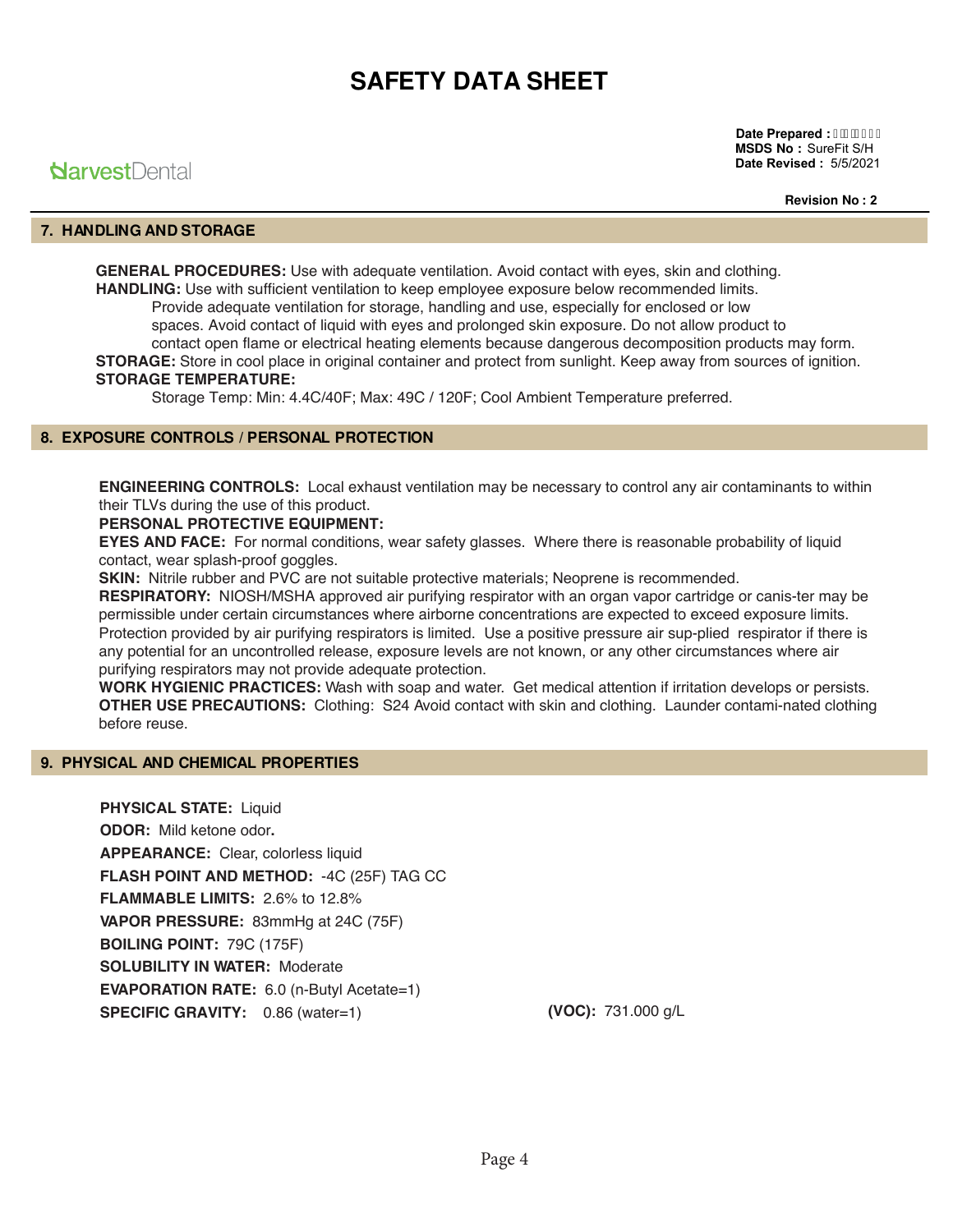# **NarvestDental**

**Date Prepared : I FFOSEFI MSDS No :** SureFit S/H **Date Revised :** 5/5/2021

**Revision No : 2**

# **10. STABILITY AND REACTIVITY**

**STABLE:** Yes **HAZARDOUS POLYMERIZATION:** No **CONDITIONS TO AVOID:** Heat, flames, ignition sources and incompatibles. **HAZARDOUS DECOMPOSITION PRODUCTS:** Carbon Dioxide, Barbon Monoxide and other toxic or irritating compounds may form when heated to decomposition. **INCOMPATIBLE MATERIALS:** Strong acids and alkalis, reactive metals and strong oxidizing agents.

## **11. TOXICOLOGICAL INFORMATION**

**EYE EFFECTS:** Moderately irritating to eyes and skin. **SKIN EFFECTS:** Irritating to skin. May cause allergic skin reaction with prolonged contact.

#### **12. ECOLOGICAL INFORMATION**

**ENVIRONMENTAL DATA:** Keep out of storm sewers and ditches which lead to waterways. No other data is available.

#### **13. DISPOSAL CONSIDERATIONS**

**WASTE DISPOSAL METHOD:** Do not empty into drains, dispose of this material and its container at hazardous or special waste collection point.

Please refer to Section 8 for Exposure Controls/Personal Protection.

## **14. TRANSPORT INFORMATION**

## **DOT DEPARTMENT OF TRANSPORTATION/AIR/VESSEL(IMO/IMDG)**

**UN Number:** 1193 **UN Proper Shipping Name:** Methyl Ethyl Ketone. **TRANSPORT HAZARD CLASS(S)** 3 **PACKING GROUP NUMBER:** II